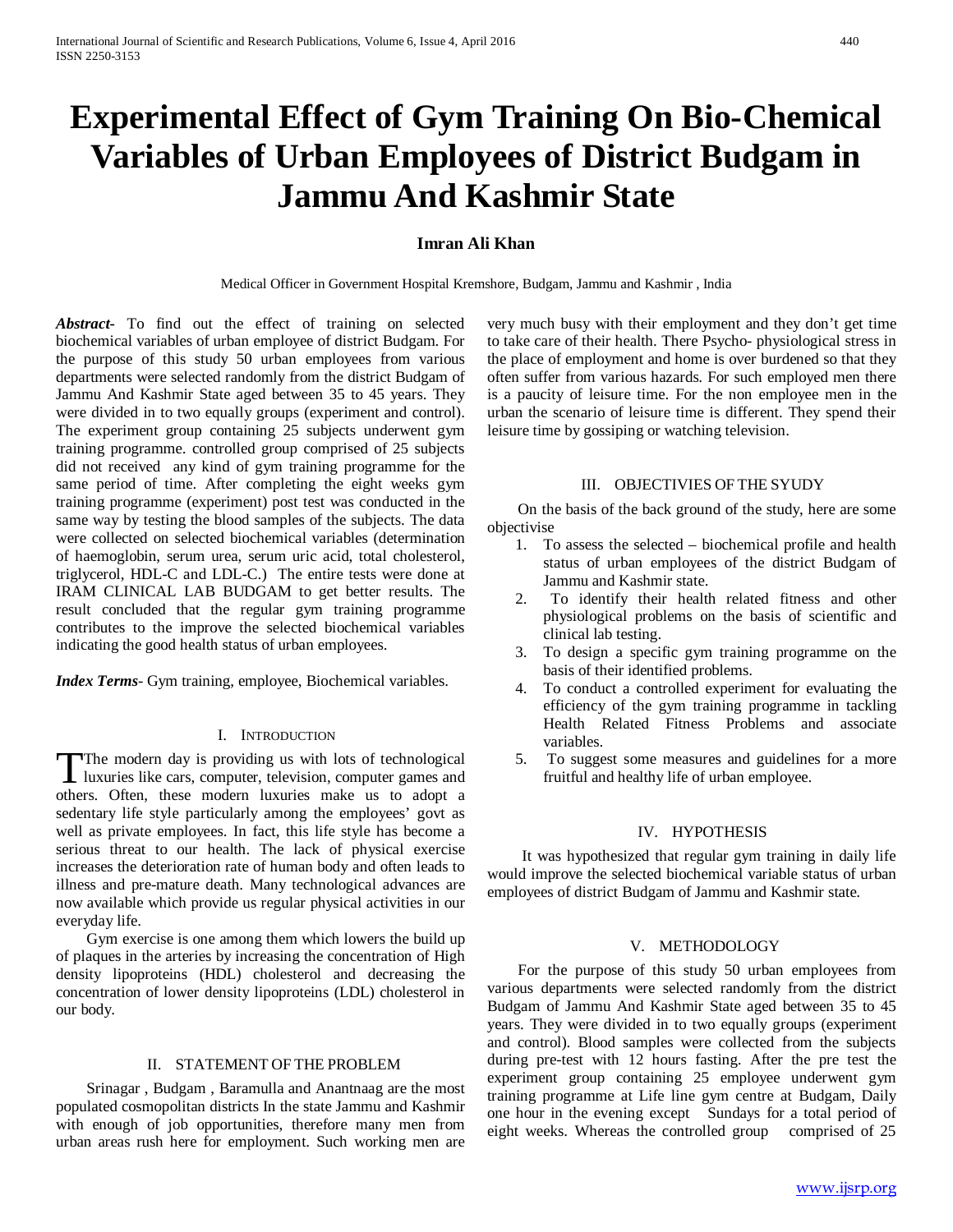employees did not received any kind of gym training programme for the same period of time. After completing the eight weeks gym training programme (experiment) post test was conducted in the same way by testing the blood samples of the subjects. The data were collected on selected biochemical variables (determination of haemoglobin, serum urea, serum uric acid, total cholesterol, tri glycerol, HDL-C and LDL-C.) The entire tests were done at IRAM CLINICAL LAB BUDGAM to get better results.

# **Measurement of Biochemical Variables:**

 1. **Estimation of Haemoglobin***:* Haemoglobin concentration was estimated using colorimetric procedure by Cyanmethaemoglobin method. An aliquot of well-mixed whole blood was taken and reacted with a solution of potassium cyanide and potassium ferricyanide. The chemical reaction yields a product of stable colour, the cyanmethaemoglobin. The intensity of the colour is proportional to the haemoglobin concentration at 540 nm. The following reagents were used for the assay: (a) Reagent 1: Drabkin's Reagent (50 mg Potassium cyanide, 200 mg Potassium ferricianide and 1000 ml Distilled water); (b) Reagent 2: Cyanmathaeoglobin standard. All reagents were supplied by Merck Ltd., India. A three sets of test tubes were taken and marked as Blank, Test and Standard. In the Blank 5.0 ml of Reagent 1 was taken. The tube marked as Test contained 5.0 ml of Reagent 1, then 20 µl of an aliquot of well-mixed EDTA-anticoagulated blood specimen was added, mixed well and stand for 10 minutes. Another tube marked as Standard contained 5.0 ml of Cyanmathaeoglobin standard. Blank solution was used for setting the spectrophotometer. Absorbance (Abs.) of the Test and Standard was performed using spectrophotometer at 540 nm.

 **2. Estimation of serum Urea***:* Urea reacts with hot acidic Diacetylmonoxime in the presence of Thiosemicarbazide and produces a rose-purple coloured complex, which is determined colorimetrically. The following regents were used for the assay: (a) Reagent 1: Urea Reagent; (b) Reagent 2: Diacetylmonoxime (DAM); (c) Reagent 3: Working Urea Standard, 30 mg%; Working solution was prepared with dilution of 1 ml of Reagent 1 to 5 ml with purified water (solution I). All reagents were supplied by Span Diagnostics Ltd., India. Three sets of test tubes were taken containing Standard (2.5 ml of solution I, 0.01 ml of Reagent 3 mixed well and 0.25 ml of Reagent 2 was added); Test (2.5 ml of solution I, 0.01 ml of serum sample mixed well and 0.25 ml of Reagent 2 was added) and Blank (2.5 ml of solution I and 0.25 ml of Reagent 2 was added). Then the samples were mixed well and test tubes were kept in the boiling water exactly for 10 minutes. After 10 minutes the test tubes were cooled under running water for 5 minutes. Measurement of the OD of Standard and Test was performed against Blank on a spectrophotometer at 525 nm within 10 min.

 **3. Estimation of serum Uric acid***:* Uric acid in alkaline medium reduces phosphotungstic acid to "tungsten blue" a blue coloured complex, which is measured colorimetrically. The following regents were used for the assay: (a) Reagent 1: Sulphuric acid, 2/3 N; (b) Reagent 2: Sodium tungstate, 10% W/V; (c) Reagent 3: Sodium carbonate, 14% W/V; (d) Reagent 4: Phosphotungstate; (e) Reagent 5: Stock Uric acid standard, 100 mg%; Working Standard was prepared with dilution of 0.1

ml of stock Uric acid standard to 10 ml purified water and mixed well. All reagents were supplied by Span Diagnostics Ltd., India. The estimation of serum Uric acid was performed in two steps. Step I: Deproteinization of the serum sample was performed using 0.5 ml of serum, 4.0 ml of purified water, 0.25 ml of Reagent 1 and 0.25 ml of Reagent 2 taken in a test tube. The solutions were mixed well and stand for 10 minutes and then centrifuged at 2000 rpm for 15 minutes to obtain a clear supernatant. Step II: Three sets of test tubes were taken containing Standard (1.5 ml of working standard, 0.5 ml of Reagent 3 and 0.5 ml of Reagent 4); Test (1.5 ml of supernatant, 0.5 ml of Reagent 3 and 0.5 ml of Reagent 4) and Blank (1.5 ml of purified water, 0.5 ml of Reagent 3 and 0.5 ml of Reagent 4). Then the samples were mixed well and kept in darkness for 15 minutes. Measurement of the OD of Blank, Standard and Test was performed against purified water using a spectrophotometer at 710 nm.

 **4. Estimation of serum total cholesterol (TC), high density lipoprotein cholesterol (HDL-C):** Cholesterol reacts with hot solution of Ferric Perchlorate, Ethyl Acetate and Sulphuric acid (Cholesterol Reagent) and gives a lavender coloured complex which is measured at 560 nm. High density lipoprotein cholesterol (HDL-C) is obtained in the supernatant after centrifugation. The Cholesterol in the HDL-C fraction is also estimated by this method. The following regents were used for the assay: (a) Reagent 1: Cholesterol Reagent; (b) Reagent 2: Working Cholesterol Standard, 200 mg%; (c) Reagent 3: Precipitating Reagent. All reagents were supplied by Span Diagnostics Ltd, India.

 **5. Estimation of serum Total cholesterol (TC):** Three sets of test tubes were taken containing (i) Blank (3.0 ml of Reagent 1); (ii) Standard (3.0 ml of Reagent 1 and 15 µl of Reagent 2) and (iii) Test (3.0 ml Reagent 1 and 15 µl serum samples). Then the samples were mixed well and test tubes were kept in the boiling water bath exactly for 90 seconds (1<sup>1</sup>/<sub>2</sub> minutes). Immediately after 90 seconds, the cooling of test tubes was done in room temperature under running tap water. Measurement of the OD of Standard and Test was performed against Blank on a spectrophotometer at 560 nm.

 **6.Estimation of serum High density lipoprotein cholesterol (HDL-C):** Estimation of HDL-C was performed in two steps. The first step was the separation of HDL-C from total cholesterol in the serum samples. Secondly, estimation of HDL-C from the supernatant obtained from step one. Step I: A 0.2 ml of serum samples and 0.2 ml of precipitating reagent were taken in centrifuge tube. They were mixed well and kept at room temperature for 10 minutes and then centrifuged at 2000 rpm for 15 minutes to obtain a clear supernatant. Step II: Three sets of test tubes were taken (i) Blank (3.0 ml of Reagent 1); (ii) Standard (3.0 ml of Reagent 1 and 15 µl of Reagent 2) and (iii) Test (3.0 ml of Reagent 1 and 120 µl of supernatant from step 1). The samples were mixed well and the tubes were kept immediately in the boiling water bath exactly for 90 seconds (1½ minutes). Immediately after 90 seconds, the cooling of test tubes was done in room temperature under running tap water. Measurement of the OD of Standard and Test was performed against Blank on a spectrophotometer at 560nm.

 **7. Estimation of serum Triglyceride (TG***):* In the presence of enzyme *lipase,* triglycerides break into glycerol and fatty